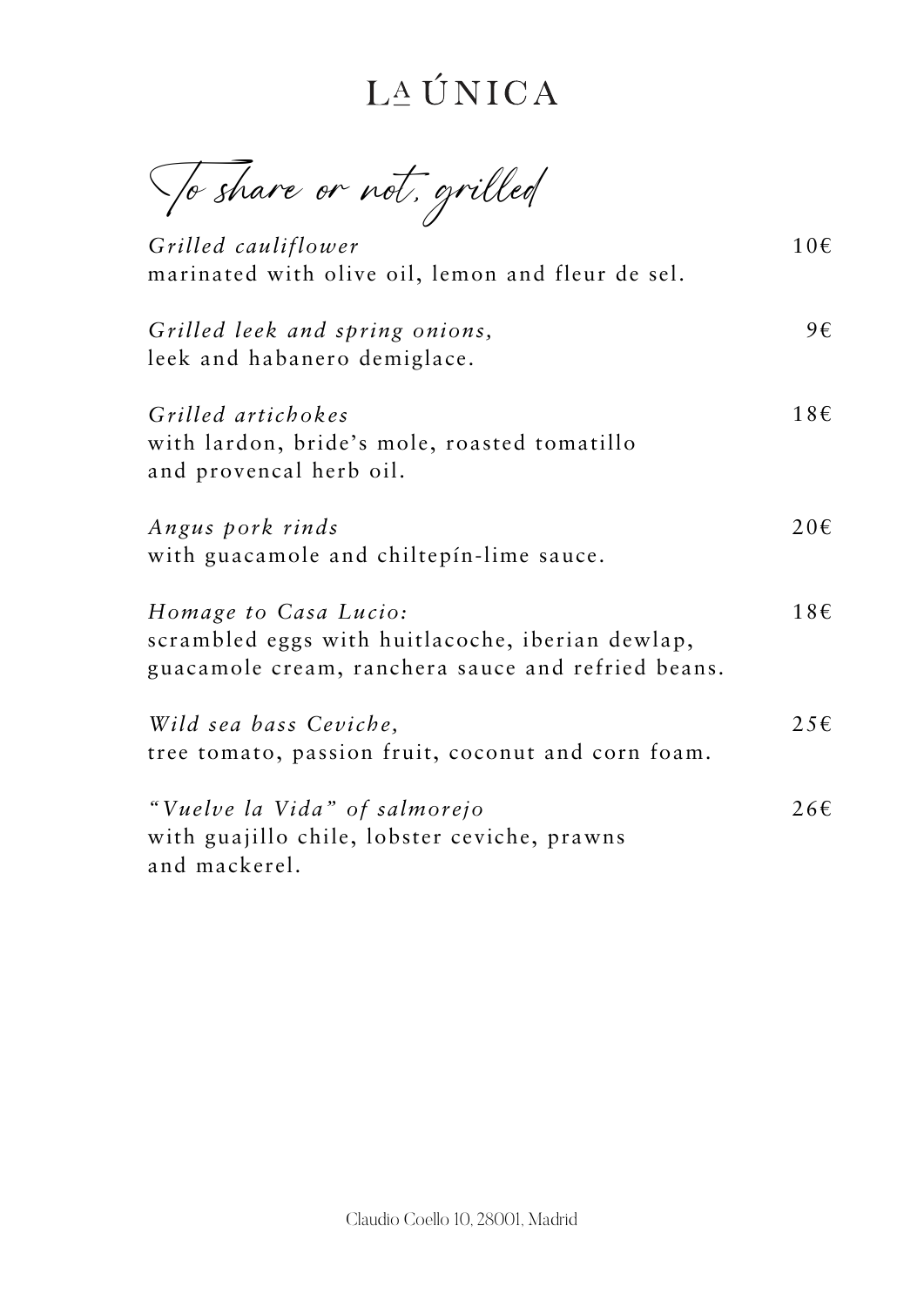*Octopus and shrimp toast (2 uds.)* marinated in seafood sauce.

*Seafood rice* with beans.

*Grilled veal sweetbreads* with baked potatoes and lemon piquín.

### LAUNICA

*Kampachi Usuzukuri* with mango pico de gallo and grilled pineapple. 25€

*Almadraba tuna toast (2 uds.)* with mayo-chipotle, avocado and fried leek. 22€

*Live lettuce salad,* avocado and pine nuts.

*Baby spinach salad,* figs, pear, caramelized walnuts and goat cheese

*Mediterranean Tlayuda of Spanish potato salad,* Almadraba tuna tartar, habanero mayonnaise and smoked peppers.

24€

25€

16€

14€

with maple honey dressing.

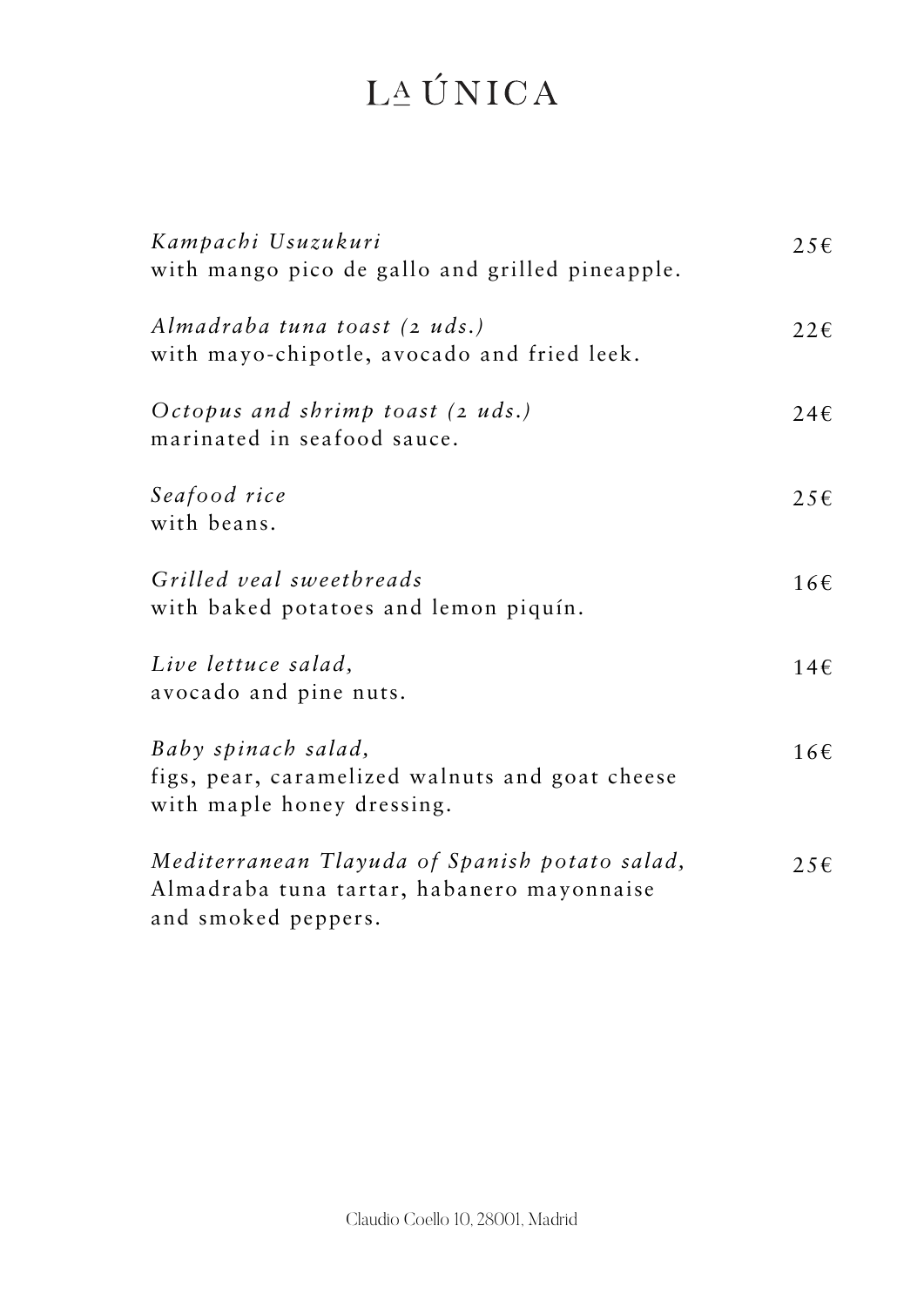23€

20€

### LAUNICA

Our classic Mexiterranean tacos

20€ *Matured Galician beef sirloin steak Gaonera (2 uds.)* on mozzarella cheese crust, arugula on yellow corn tortilla.

*Governor with red shrimp (2 uds.)* Oaxacan cheese crust, pico de gallo and smoked

chipotle alioli.

*Suckling pig of Sepúlveda (2 uds.)* with pibil, guacamole and Xnipek.

28€

30€

Omakase Mexiterranean Tacos

*Duck in two cookings (2 uds.)* hot foie gras lardon, mushroom powder, dried apricot puree and kimchi.

18€ *Chistorra and ropa vieja Tinga (2 uds.)* with mole de olla.

*Shreded Almadraba tuna (2 uds.)* zucchini flower, epazote and caviar.

Claudio Coello 10, 28001, Madrid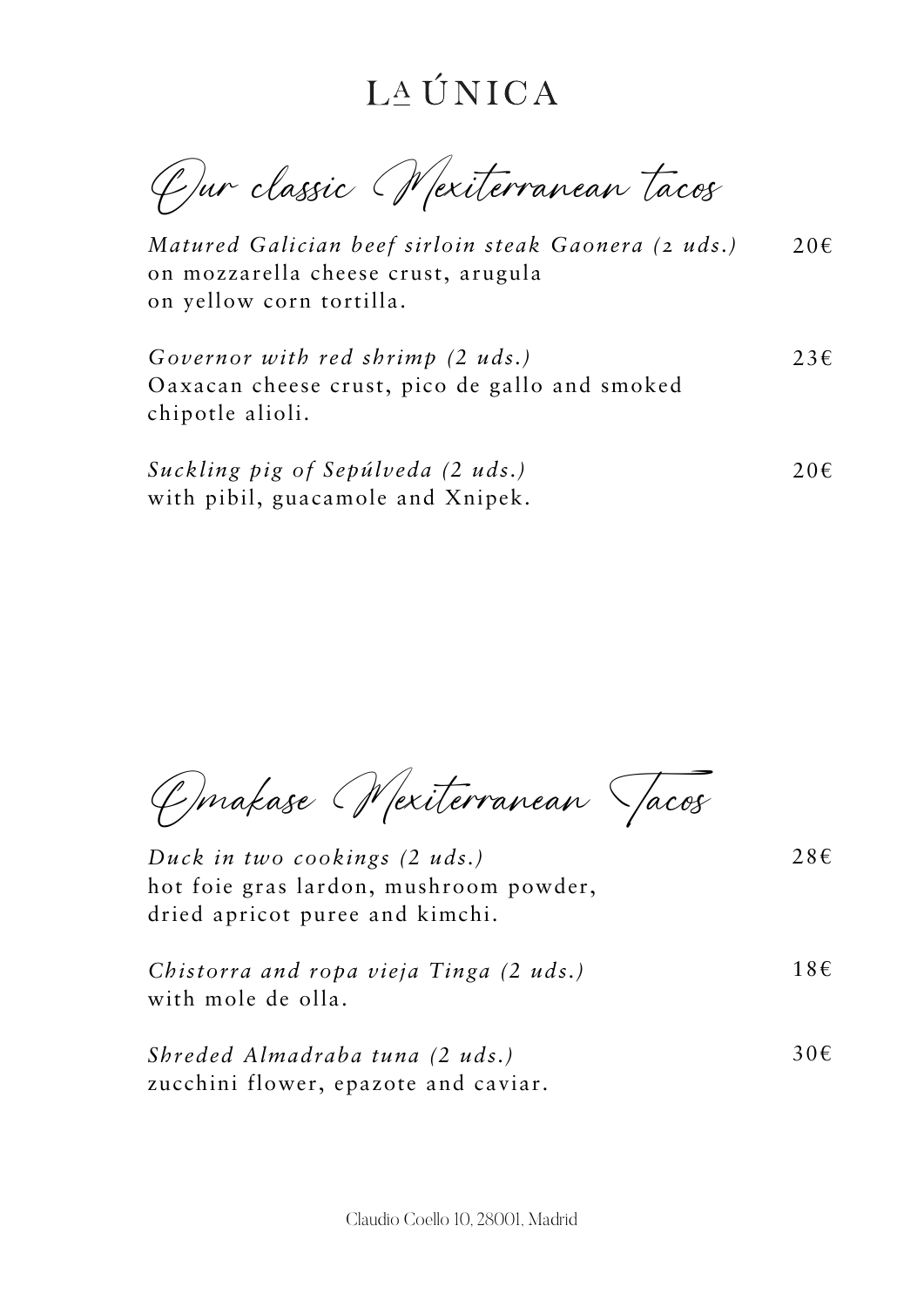From sea and land, grilled

*Today's catch* sifted with huitlacoche and zucchini spaguetti.

*Wild carved sea bass* with guacamole, kimchi and beans. (For 2/3 people.) 65€

*Grilled prawns* with guajillo marinade and chiles toreados.

*Squid with cauliflower puree,* summer truffle and yellow corn.

*Grilled octopus* with tamarind sauce. 28€

32€

30€

28€

Claudio Coello 10, 28001, Madrid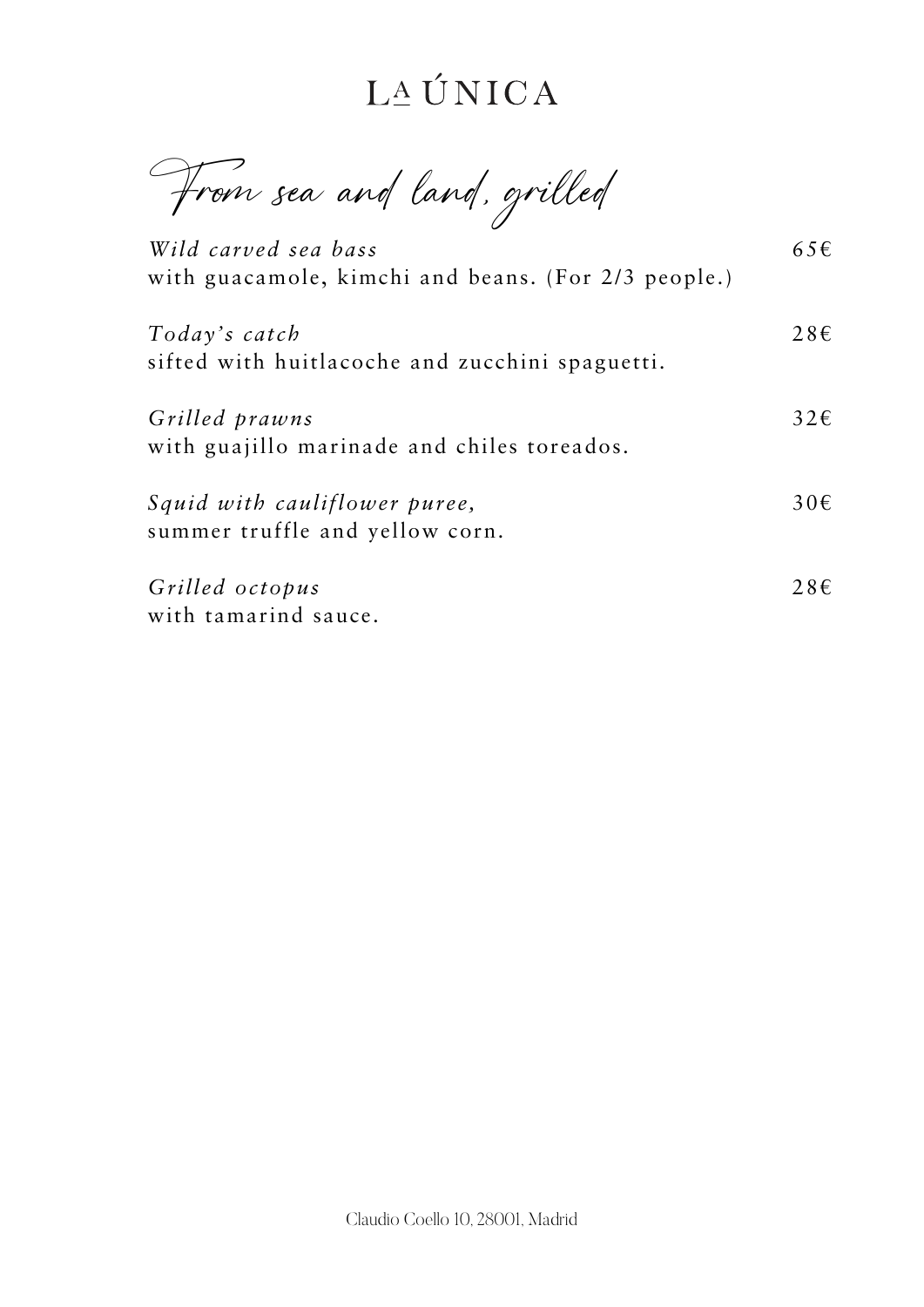Our meat selection

*New York Steak, sirloin steak* 350g, friesian, Spain.

*Ribeye steak, high loin* boneless 500g. Ayshire Sashi, Finland.

*Ribeye steak, high loin* boneless 500g. Cádiz, Spain.

*Tomahawk steak* 1kg. Ayshire Sashi, Finland. (For 2/3 people.)

*Roasted farm chicken* with Mexican chimichurri.

*Black Angus beef ribs* flambéed with Don Julio 70 Tequila. 28€

58€

56€

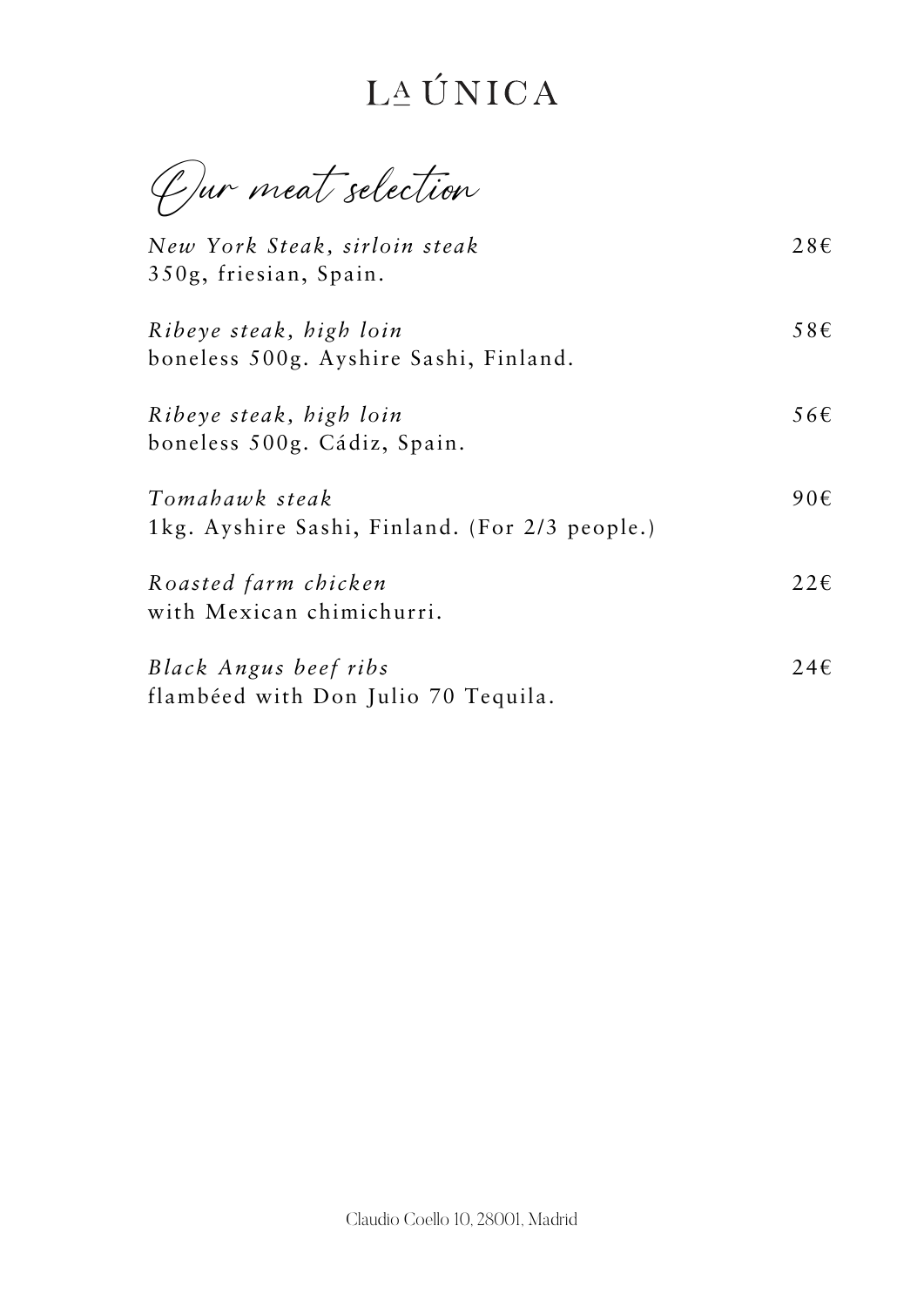Garnishes

*Potatoes au gratin* with Oaxacan cheese and chili sauce.

*Mashed cauliflower* with summer truffle.

*Guacamole* with pico de gallo*.*

*Charcoal grilled red peppers* with roasted Padrón peppers*.*

*Corn ribs.*

12€

14€

12€